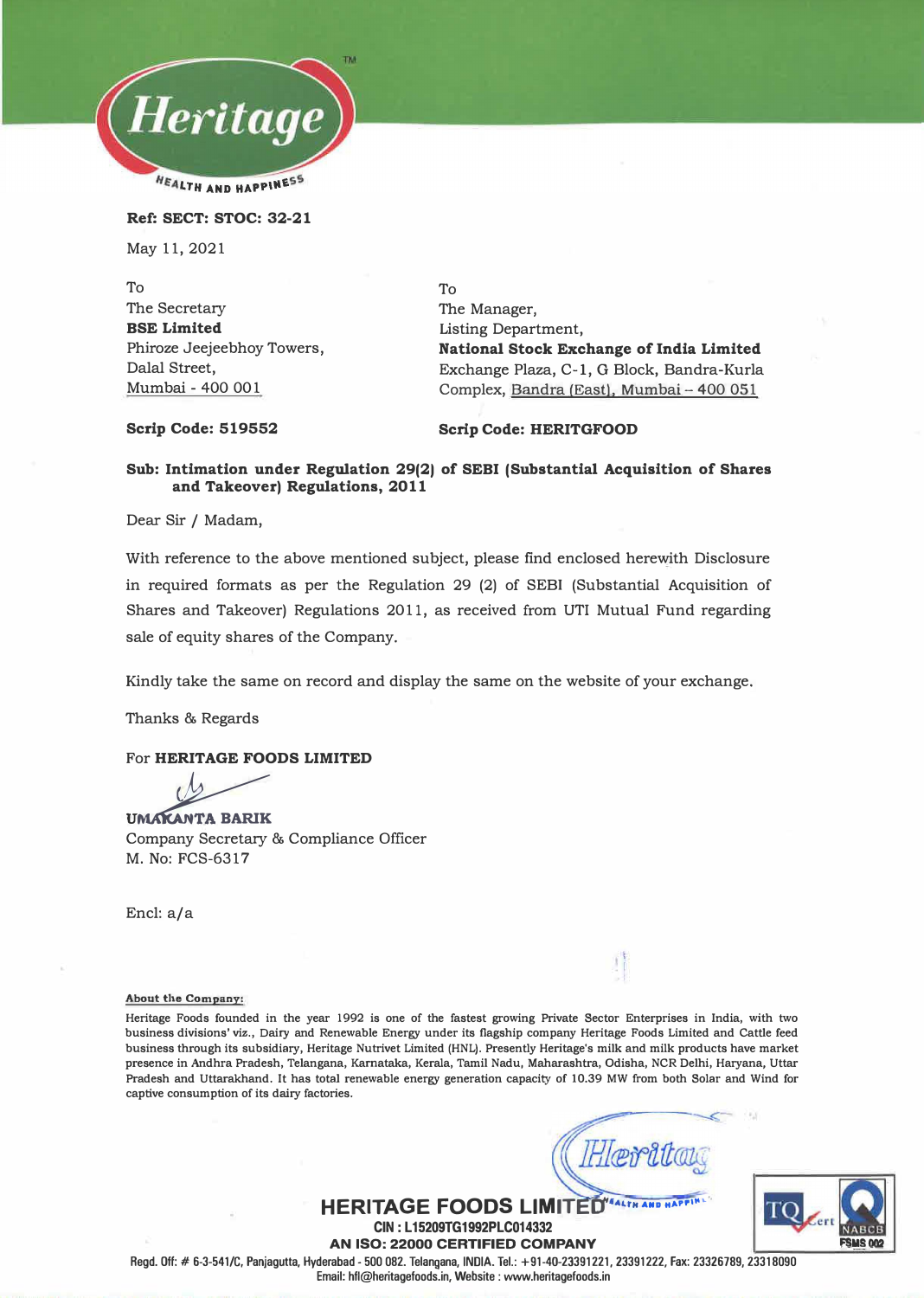UTI Asset Management Company Ltd.



# Format for disclosure under Regulation 29 (2) of SEBI (Substantial Acquisition of **Shares and Takeovers) Regulations, 2011**

| Name of the Target Company (TC)<br>Name(s) of the acquirer and Persons Acting in Concert (PAC)<br>with the acquirer<br>Whether the acquirer belongs to Promoter/Promoter group<br>Name(s) of the Stock Exchange(s) where the shares of TC are<br>Listed<br>Details of the acquisition / disposal as follows |                                                                                                                                                                                                                                                                                                                                                     | Heritage Foods Limited       |                                                                        |                                                                           |  |
|-------------------------------------------------------------------------------------------------------------------------------------------------------------------------------------------------------------------------------------------------------------------------------------------------------------|-----------------------------------------------------------------------------------------------------------------------------------------------------------------------------------------------------------------------------------------------------------------------------------------------------------------------------------------------------|------------------------------|------------------------------------------------------------------------|---------------------------------------------------------------------------|--|
|                                                                                                                                                                                                                                                                                                             |                                                                                                                                                                                                                                                                                                                                                     | <b>UTI Mutual Fund</b><br>No |                                                                        |                                                                           |  |
|                                                                                                                                                                                                                                                                                                             |                                                                                                                                                                                                                                                                                                                                                     |                              |                                                                        |                                                                           |  |
|                                                                                                                                                                                                                                                                                                             |                                                                                                                                                                                                                                                                                                                                                     | Number                       | % w.r.t. total<br>share/voting<br>capital<br>wherever<br>applicable(*) | % w.r.t. total<br>diluted<br>share/voting<br>capital of the TC<br>$(*:*)$ |  |
|                                                                                                                                                                                                                                                                                                             |                                                                                                                                                                                                                                                                                                                                                     |                              | Before the disposal under consideration, holding of :                  |                                                                           |  |
| a)<br>b)                                                                                                                                                                                                                                                                                                    | Shares carrying voting rights<br>Shares in the nature of encumbrance (pledge/ lien/<br>non-disposal undertaking/ others)<br>c) Voting rights (VR) otherwise than by shares<br>d) Warrants/convertible securities/any other instrument that<br>entitles the acquirer to receive shares carrying voting rights<br>in the T C (specify holding in each | 23,28,503                    | 5.0185                                                                 | 5.0185                                                                    |  |
| e)                                                                                                                                                                                                                                                                                                          | category)<br>Total $(a+b+c+d)$                                                                                                                                                                                                                                                                                                                      | 23,28,503                    | 5.0185                                                                 | 5.0185                                                                    |  |
|                                                                                                                                                                                                                                                                                                             | Details of sale                                                                                                                                                                                                                                                                                                                                     |                              |                                                                        |                                                                           |  |
| a)                                                                                                                                                                                                                                                                                                          | Shares carrying voting rights sold<br>b) VRs acquired <i>i</i> sold otherwise than by shares<br>c) Warrants/convertible securities/any other instrument that<br>entitles the acquirer to receive shares carrying                                                                                                                                    | 66,834                       | 0.1440                                                                 | 0.1440                                                                    |  |
|                                                                                                                                                                                                                                                                                                             | voting rights in the TC (specify holding in each<br>category) acquired/sold                                                                                                                                                                                                                                                                         |                              |                                                                        |                                                                           |  |
| e)                                                                                                                                                                                                                                                                                                          | d) Shares encumbered / invoked/released by the acquirer<br>Total $(a+b+c+/-d)$                                                                                                                                                                                                                                                                      | 66,834                       | 0.1440                                                                 | 0.1440                                                                    |  |
|                                                                                                                                                                                                                                                                                                             |                                                                                                                                                                                                                                                                                                                                                     |                              |                                                                        |                                                                           |  |

Registered Office: UTI Tower, 'Gn' Block, Bandra Kurla Complex, Bandra (E), Mumbai - 400051. Phone: 022-66786666,<br>Corporate Identity Number (CIN) U65991MH2002PLC137867, Website: www.utimf.com

In